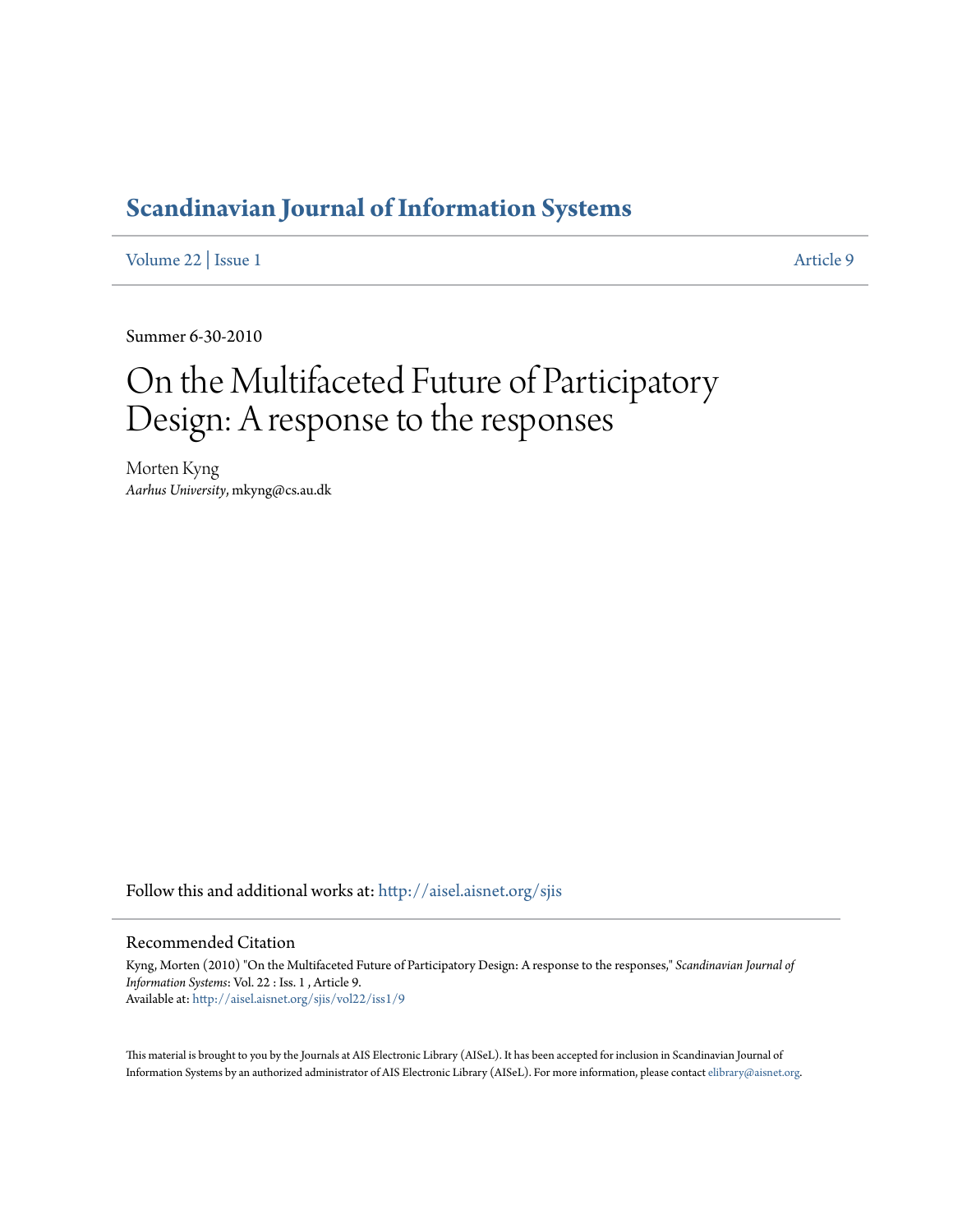# **On the Multifaceted Future of Participatory Design**

#### **A response to the responses**

Morten Kyng Aarhus University, Denmark *mkyng@cs.au.dk*

#### **1 Introduction and background**

In this paper I have the pleasure of responding to three insightful commentaries to my paper, *Bridging the gap between politics and techniques: On the next practices of participatory design* (Kyng 2010). The commentaries are by Ellen Balka (2010), Helena Karasti (2010) and Dan Shapiro (2010). They deserve more in depth consideration than time and space allow. Hopefully the authors and I, as well as many more, will have the opportunity to continue the debate in the not too distant future.

In my 'gap paper' (Kyng 2010) I argue for a re-focusing of PD research in order to increase the impact of PD research on the next practices of ICT design. I present a framework for this quest and invite and challenge others to participate. As I read the commentaries all three authors welcome the debate and agree with most of the 'big picture' presented in the paper. At the same time, they point to new issues and give critical comments to the framework and my use of it. Below I discuss what I find to be the most important issues raised, including a few where we are disagreeing and a few where I believe that we are misunderstanding each other. However, before doing so I spell out a few statements that form important parts of the background to what I'm trying to do. The first statement reads:

We, the PD research community, do not have to agree—especially not on politics and priorities.

Part of my motivation for writing the gap paper was dissatisfaction with what I read as misplaced calls for "explicit political agreement" among PD researchers. I don't think that we ever had such

© Scandinavian Journal of Information Systems, 2010, 22(1), 93–102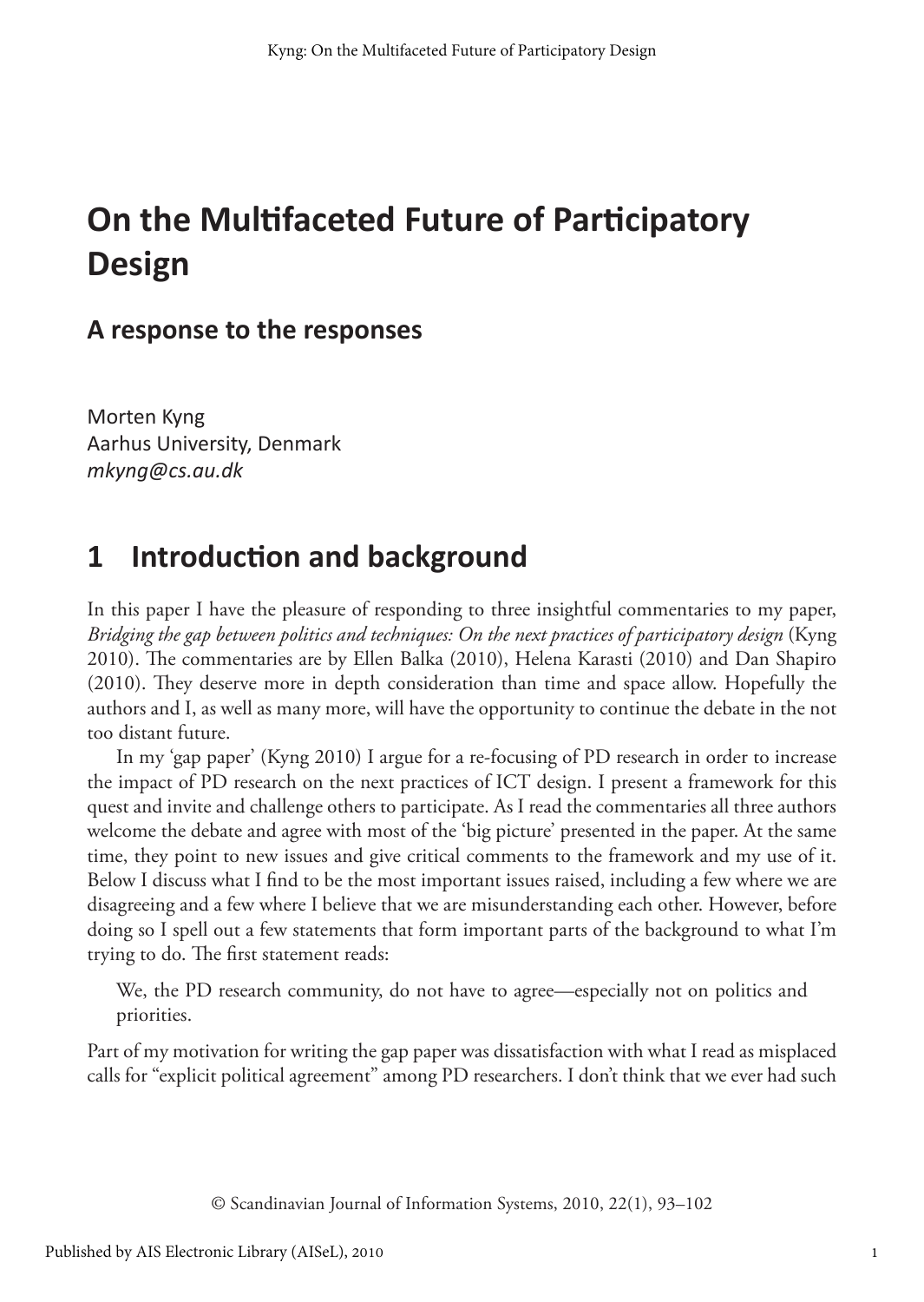an agreement, we don't need one, and I even think that searching for a political agreement might slow down 'doing PD' in service of many different agendas. I'll illustrate this briefly:

Early Scandinavian PD was often equated with a strong political vision. While the three keywords: PD, trade unions and workplace democracy are a reasonable characterization of a few early projects (Nygaard and Bergo 1975; Carlson et al. 1978; Kyng and Mathiassen 1982; Ehn and Kyng 1987), they do not characterize very many PD projects (cf. my discussion in Kyng 2010). Pelle Ehn and I tried to emphasize this point by naming the approach of the Utopia project as 'the collective resource approach' and thus facilitate talking about this approach as different from other PD approaches.

But the idea of a shared political vision is attractive and proposals occur every now and then. One of the more recent is the 'public procurement' proposed by Dan Shapiro (2005). I agree on many of the issues raised by Shapiro. But I fail to see why he calls for "working consensus within the community" (Shapiro 2005, p. 36).

In my gap paper I suggested a set of issues for future PD research—and I hope that many researcher and practitioners want to work with them. However, many other important issues exist, and especially when we discuss priorities, e.g., what each of us will do the next years, I do not find that we should try to convince "the PD research community" to agree on any list. Some might want to focus on critical self reflection, some on PD in developing countries and others again on PD with NGOs or the new possibilities for PD created by the global economic crisis.

Maybe the notion "we, the PD research community" is part of the problem. True, the words make sense in some contexts, and I use them myself. But often, especially when considering ideals, politics, reasons and choice I find that an "I" makes more sense. Thus I encourage all of us to carefully consider who may be covered when somebody writes "we".

The second statement on the background to my gap paper reads:

PD research projects are important—but not a representative subset of projects developing ICT support by the use of PD.

When reading PD research papers I have, especially during the last ten years or so, been frustrated by what I see as a lack of attention to the differences between PD research projects and other projects where the aims are to develop ICT support and where PD is used—although there are exceptions, see e.g., (Kensing 2003). In my view, what is really important is what is going on with development and use of ICT. Our actions as PD researchers will only be a small part of this and will depend heavily on the partners we have in our work.

Thus we, or rather some of us, should supplement our research projects with an effort directed towards influencing all the many current and future development projects that want to or are trying to include PD in their work. This was a major motivation for writing my gap paper, and elaborated in that paper.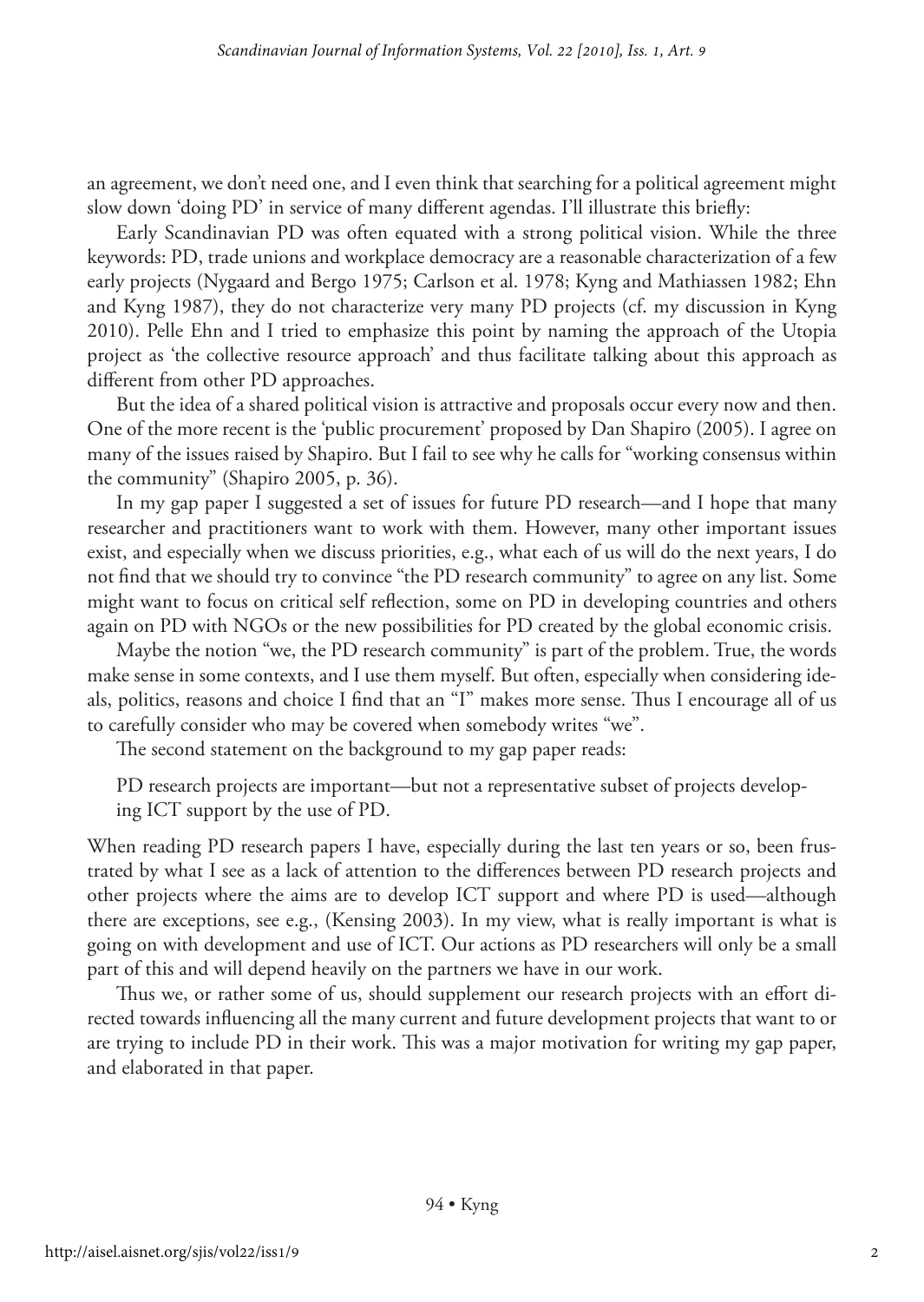### **2 Critical self reflection, reflective research, and links from PD to other research areas**

The framework was developed to help focusing and reflecting on issues that I find need more attention from those wanting to increase the impact of PD research on the next practices of ICT design. From the commentaries, I get the impression that the authors mostly agree on this. In addition they find that the framework is useful as a tool to begin critical self reflection, which is a valuable activity in its own right.

In their commentaries Balka and Karasti call for "critical self reflection" and "reflective research" respectively. I agree very much. Myths are commonplace in PD, and I'm sure that we can all learn from critical self reflection and reflective research. Personally I find that one such myth concerns early agreement on workplace or industrial democracy. At the same time I admit that the lack of discussions on what new ideals are or could be in current PD projects, came as a bit of a surprise to me when I began my own critical self reflection. In reading Balka's commentary I also find her focus on outcome (Balka 2010, p. 79), very interesting—both as part of our critical self reflection and of doing PD that is more useful for the users.

In addition Balka specifically argues for the importance of considering the links between PD and action research, and once more I agree. I will, however, add that the issues that Balka points to are related to high level concerns about democratic social change, and while such issue are important to many of us, I do not believe that they should be on a "requirements list" for all PD.

This being said, action research was an important part of the context shaping the early Scandinavian PD projects, i.e., what we called the 'collective resource approach' projects. When we began to work with ICT support for health care and care early in the 2000s, see e.g., (Clemensen et al. 2007), it turned out that action research, including something called participatory action research, played a prominent role in nursing research (Holter and Schwartz-Barcott 1993; Lindsey et al. 1999; Löfman et al. 2004). This lead some of us to look at action research also outside health care and care, reading, e.g., Greenwood and Levin (Greenwood and Levin 2000), two of the authors that Balka cites, as well as (Kemmis and McTaggart 2000; O'Brien 2001).

Other areas where interesting work is being done are innovation research, cf., references in (Kyng 2010, p. 51), and architecture, especially city planning. The book (Blundell-Jones et al. 2005), e.g., (Richardson and Connelly 2005), contains some thought provoking reflections on problematic aspects of democratic ideals in relation to city planning processes.

# **3 Why PD – realizing ideals, political agendas, and/or a post-political 'best practice'?**

For many of us a primary reason for working with PD was, and is still, the democratic ideals associated with it. However, in my view democratic ideals, maybe except for the palest reflections, should not be forced on participants, not even in PD projects.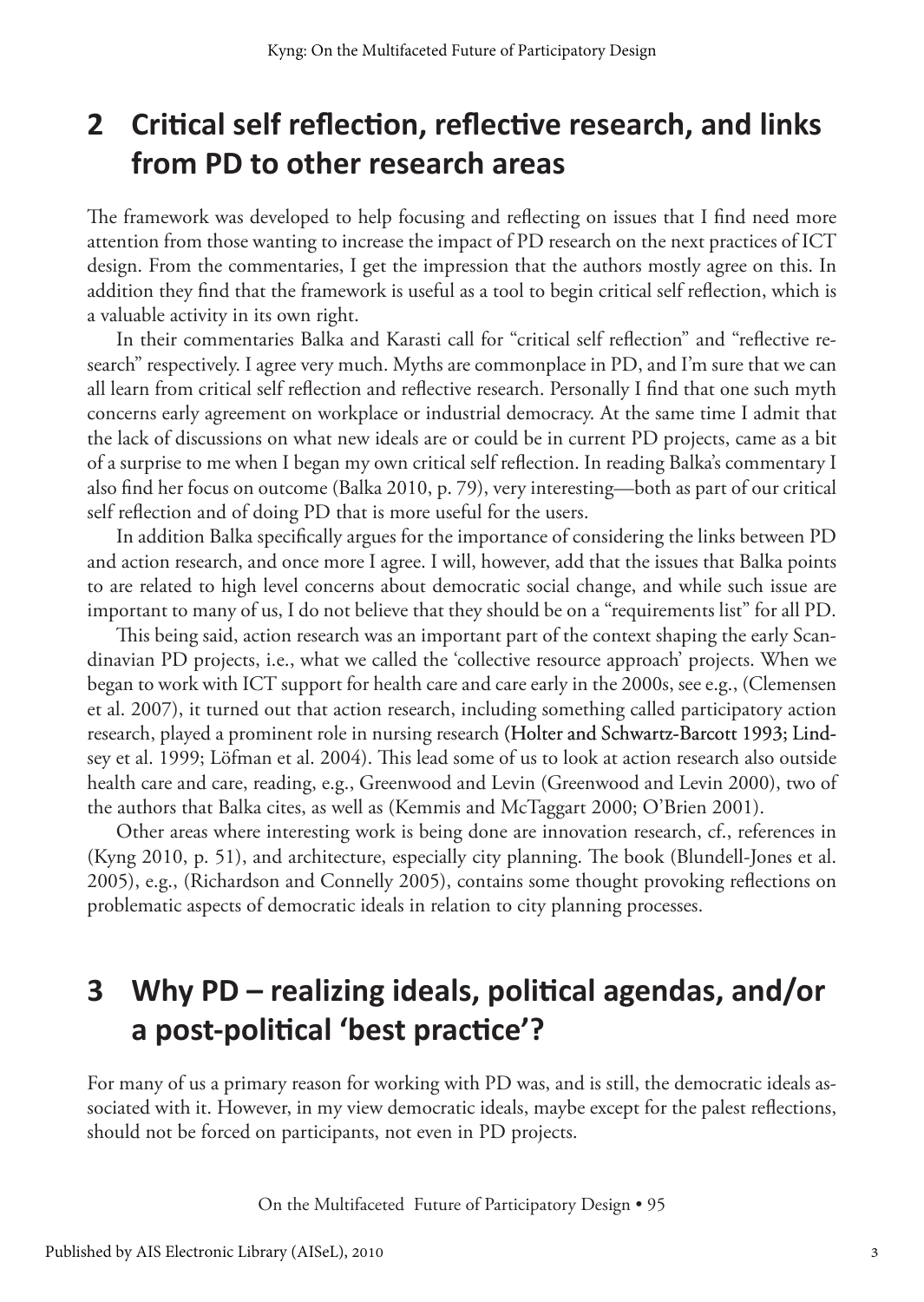In some projects democracy is an ideal high on the agenda of all partners. On the other hand, in many mundane projects such political ideals are often not shared by all and thus not included when the participants in a project are trying to establish common ground for their activities. In such situations agreement often seems to develop around what Greenbaum (1993) calls the pragmatic perspective, or what Shapiro calls the strong view (Shapiro 2010, p. 71)—if such agreement is spelled out at all.

Shapiro states that he is not as optimistic as I in relation to the future of PD, and cites the problems in arguing for the strong view of the benefits of PD (Shapiro 2010, p. 71). I'm still not that worried. When ideals and politics are not the main arguments in favour of PD I find that we have a very good case, see e.g., Greenbaum and Kyng (1991) and Greenbaum (1993). I even find data in support of an almost strong view of the benefits of PD in some of the research on innovation, e.g., in the book *Democratizing Innovation* (Hippel 2005).

It follows that I personally agree with Balka when she puts ideals high on the agenda. However, I do not agree that we cannot have "good participatory processes that do not show more democratic ideals in the resulting artifacts"1 (Balka 2010, p. 80). To illustrate: I find that the iHospital project is an example of "good participatory processes". The resulting ICT system contributes to improved work environment (Kyng 2010, p. 55). However, it is not obvious where democracy fits in when this system is bought by a new hospital that was not involved in the original PD project. Actually, democracy may have been involved in the processes that led the new hospital to make the decision to buy the iHospital system. Yet that is outside the control of the original iHospital PD project. On the other hand, what the original iHospital project could have done was to produce material for the different groups affected by the iHospital system, discussing pros and cons, options and possibilities. I hope that the framework presented in the gap paper may help future projects focus and deliver on such possibilities.

Ideals in the form of political agendas are also discussed by Karasti, who has a section on the many political agendas faced by contemporary PD (Karasti 2010). Once again I agree, the agendas presented are interesting and relevant for PD, but mainly for those who choose to work with them. Thus when Karasti writes "Therefore, we—the PD research community—need to learn about the gamut of political issues and agendas involved in the increasingly complex technosocial-political-societal contexts into which we take PD", (ibid., p. 87), I will re-emphasize the nature of the "we". I do not find that each of us should be obliged to learn much about contexts into which we, as individuals, do not take PD just because others do.

#### **4 On scope and gap**

In her reading of the gap paper Karasti finds my framework too narrow for the different political agendas. She interprets the scope of the framework to be "big projects in commercial settings" (ibid., p. 89). I have to accept that the framework and paper can be read in this way, but that was definitely not my intention. Few of the projects I find interesting, and none of the projects I have worked with, are big projects in commercial settings. Most are not in commercial settings and those who are are not big. To illustrate, the iHospital project was a research PD project carried out by university employees and personnel at the hospital. The decision to make a com-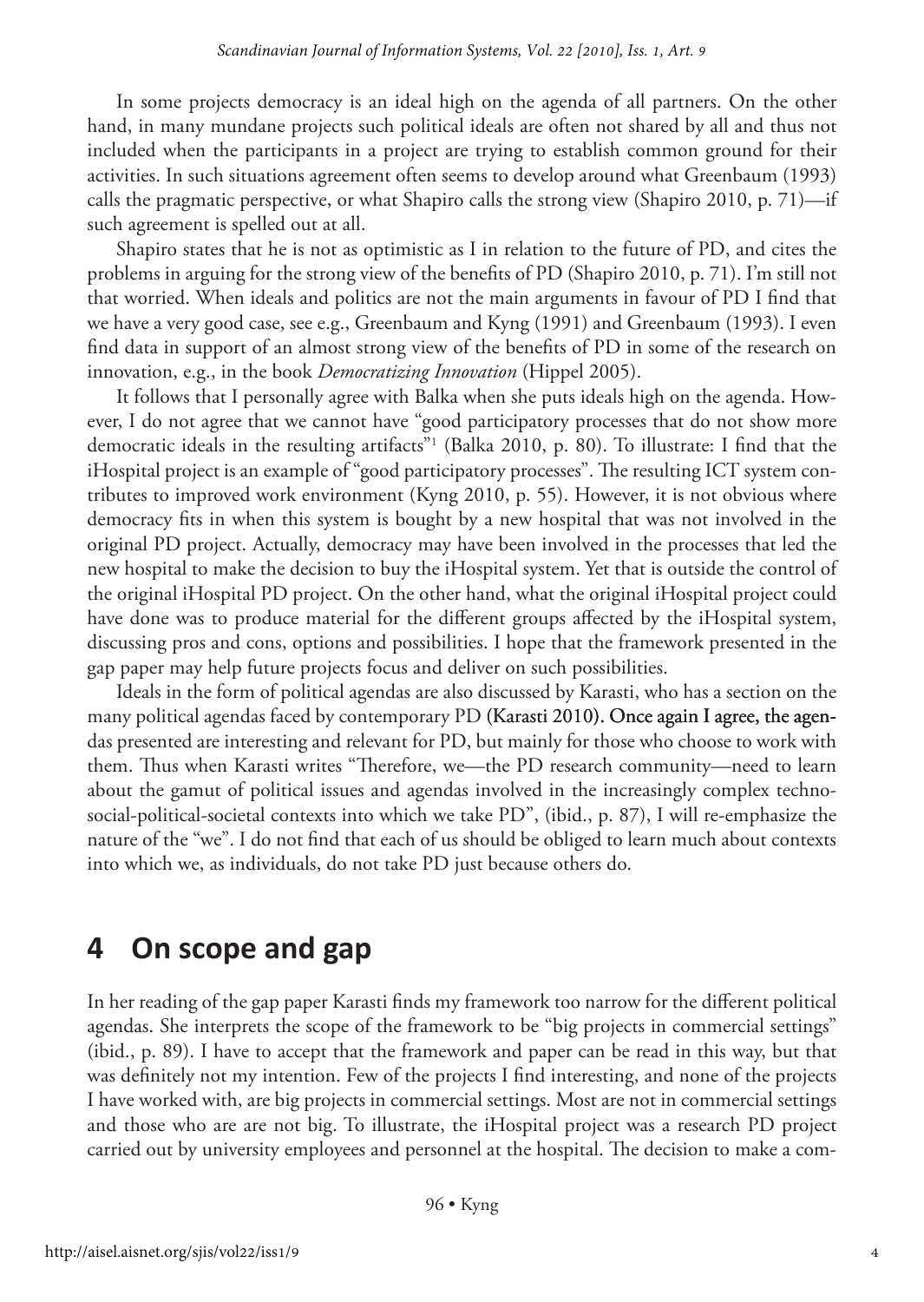mercial product was made only when it turned out that the personnel at the hospital wanted to continue to use the prototype beyond the time frame of the research project. At this point in time the project was almost finished. Thus I do not find it reasonable to categorize the iHospital project as taking place in a commercial setting.

Karasti herself has two suggestions for modifying the framework that may actually help avoiding such misinterpretations. She suggests broadening the discussion of IPR to ownership and that of company roles to partner roles. I agree on both suggestions, my original choices reflected where I had the most to say, but they clearly need to be expanded (Karasti 2010, p. 85).

When turning from scope and delimitation of issues to what belongs in the gap, Karasti explicitly mentions 'users', 'settings' and 'safeguarding user interests' as non-gap issues (ibid., p. 86). Probably many readers will agree with Karasti, since several papers mentions changes regarding users and settings from early to recent PD research projects. However, I still think that the issues belong in the gap. I will try to explain: An issue do not need to be ignored in the literature to be placed in the gap2 . The main criteria for placing an issue in the gap are that important changes have occurred and that the new conditions for doing PD haven't been debated—and definitely not turned into new 'tricks of the trade'. Thus I chose to place 'users', 'settings' and 'safeguarding user interests' in the gap because a lot of the solutions to how to do PD when PD was with workers at workplaces with trade unions safeguarding user interests do no longer work. The problems for current PD regarding these issues have not been debated at length, and no solutions for current PD have been presented. I may have overlooked the papers giving the answers—Karasti does not provide any references—and if I have, I look forward to learn more, e.g., about how to do PD with severely ill patients in relation to their own homes and how to (help them) safeguard their interest. Karasti hypothesizes that I may have excluded what she considers to be relevant PD papers because I have too narrow a view on what counts as PD (ibid., p. 86). I have no problems including the kind of PD that she mentions, e.g., PD 'in the small' and 'in the wild'—on the contrary, but again, that is no guarantee for not overlooking relevant papers.

#### **5 On tricks**

The last of the issues raised by the three commentators are those presented by Karasti in the section "Tricks of the Trade for practicing PD ideals" (ibid., p. 87f).

First of all, let me admit that I did not know the book that Karasti is referring to, the *Tricks of the Trade: How to Think about Your Research While You're Doing It* (Becker 1998). I have now skimmed the first few chapters, which seem as interesting as the title. Writing something of that kind for PD sounds like a good idea. On the other hand, I find that, e.g., the book *Design at Work* (Greenbaum and Kyng 1991) could be considered as a first attempt at doing something like that; maybe not much, but something.

The reason that Karasti mentions the *Tricks* is, however, that she believes that they are missing in my paper and that "the work that goes into 'safeguarding user interests' is put into background and thus is in risk of becoming invisible" (Karasti 2010, p. 87). I'm a bit surprised by this statement, since my intention was the opposite, i.e., to bring all the gap issues, including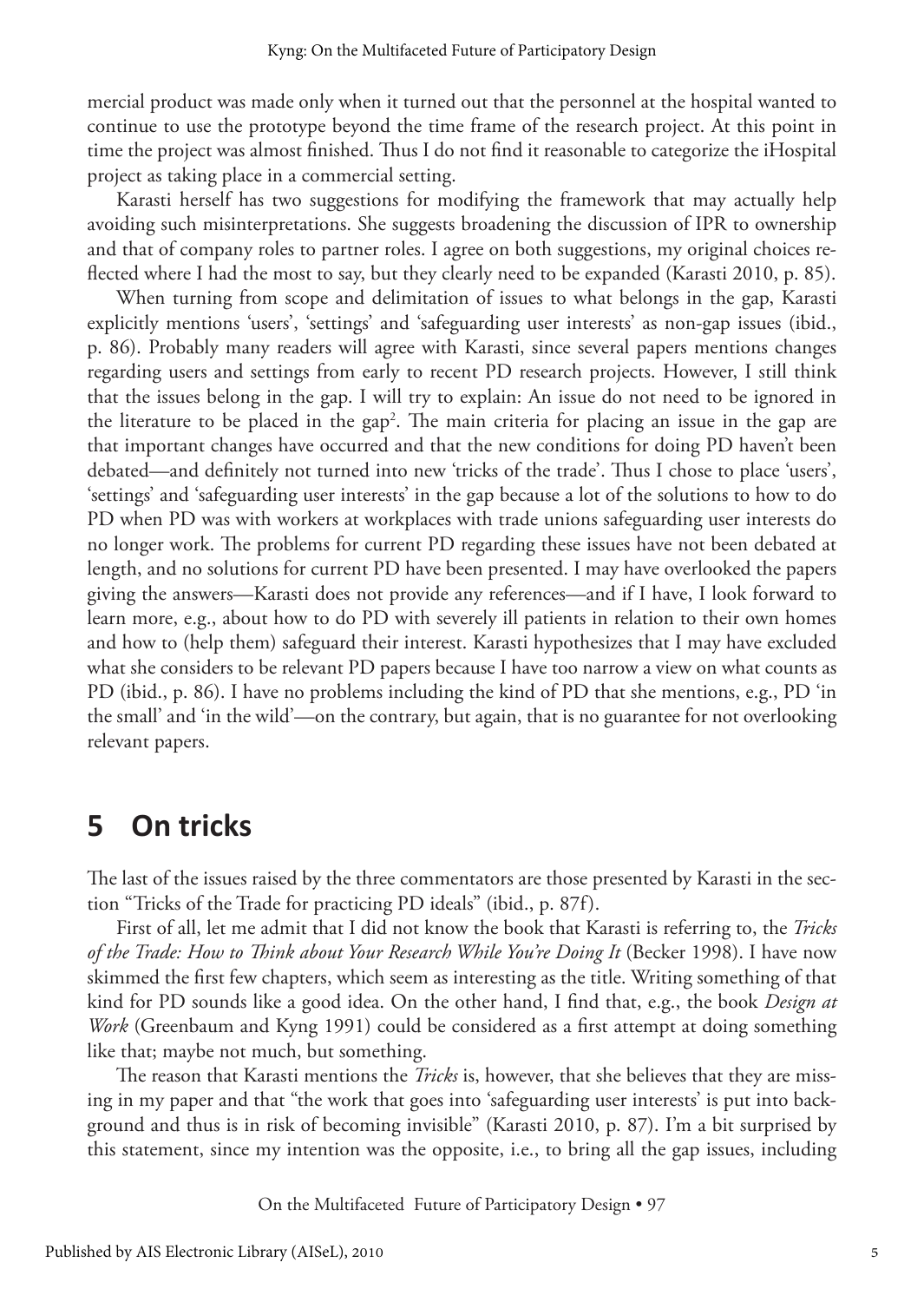the user interests and how to safeguard them into focus. Karasti illustrates her point of view and my alleged ambiguity by two quotes from my paper: "we have to continue to cater for the PD aspects of ICT design, e.g., how to provide space for users to handle their interests", and "we have to develop answers that are valid also for people who do not condone a political agenda" (ibid., p. 88). Let's look at the first part of the first quote: "we have to continue to cater for the PD aspects of ICT design". This is more or less what my whole paper is about, and not in the background. The second part of the first quote, "e.g., how to provide space for users to handle their interests", is one of the gap issues or elements, i.e., something I point to as important and something that we should focus on. The text on safeguarding user interests (cf. table 2, p. 63 in Kyng 2010), is intended as advice on how to think about and how to do this—not as a way of backgrounding. But maybe the main problem is really Karasti's interpretation of the second quote, i.e., "we have to develop answers that are valid also for people who do not condone a political agenda". My intention was not to be "clever" as Karasti assumes, but simply to point out that I find it important that those of us who want to increase the impact of PD research on the next practices of ICT design develop such answers, see also the weak and strong views of the benefits of PD (Shapiro 2010, p. 69f).

Karasti also finds support for her worries concerning invisibility in my description of the Dragon and iHospital projects. She quotes the following from my gap paper: "creating such Concrete Consensus [was] usually considered to be a direct result of good design work […] where no explicit initiatives were taken but those related to design itself" (emphasis HK, Karasti 2010, p. 88). And goes on to hypothesize that "Statements like this hide the valuable expertise and knowledge about the deliberations and strategies needed in safeguarding user interests in design processes and negotiations between various stakeholders. In this case in particular, Kyng's indispensable long-term experience and historical perspective gained through involvement in many PD projects also remain unrevealed. One is left wondering what actually goes into good design work", (ibid., p. 88). Quite a lot is assumed in these few lines. I will need a few lines more to discuss it. First of all, nothing is being hidden here. In the quote I simply note that "no explicit initiatives were taken but those related to design itself". I don't find this to be "good" or "bad". I was actually a bit surprised by the lack of explicit initiatives on, e.g., safeguarding user interests, but that was the way it was and thus that was what I reported. I hope that my gap paper and the framework presented may change the situation in the future and result in more focus on what the specific elements are, e.g., in a case of concrete consensus, how the specific elements may be translated and used by other organizations, etc. Secondly, my "long-term experience and historical perspective gained through involvement in many PD projects" did not "remain unrevealed", at least not in the Dragon and iHospital projects, simply because I was only involved marginally. Finally, Karasti finds herself "left wondering what actually goes into good design work". In this she is not alone, and that was actually my point: when gap issues like safeguarding user interests are not addressed explicitly and when 'good design work' (e.g., using PD techniques in a competent, contextualized way) is assumed to be enough for all partners and their interests, then we need to do better—at least in explaining what is going on.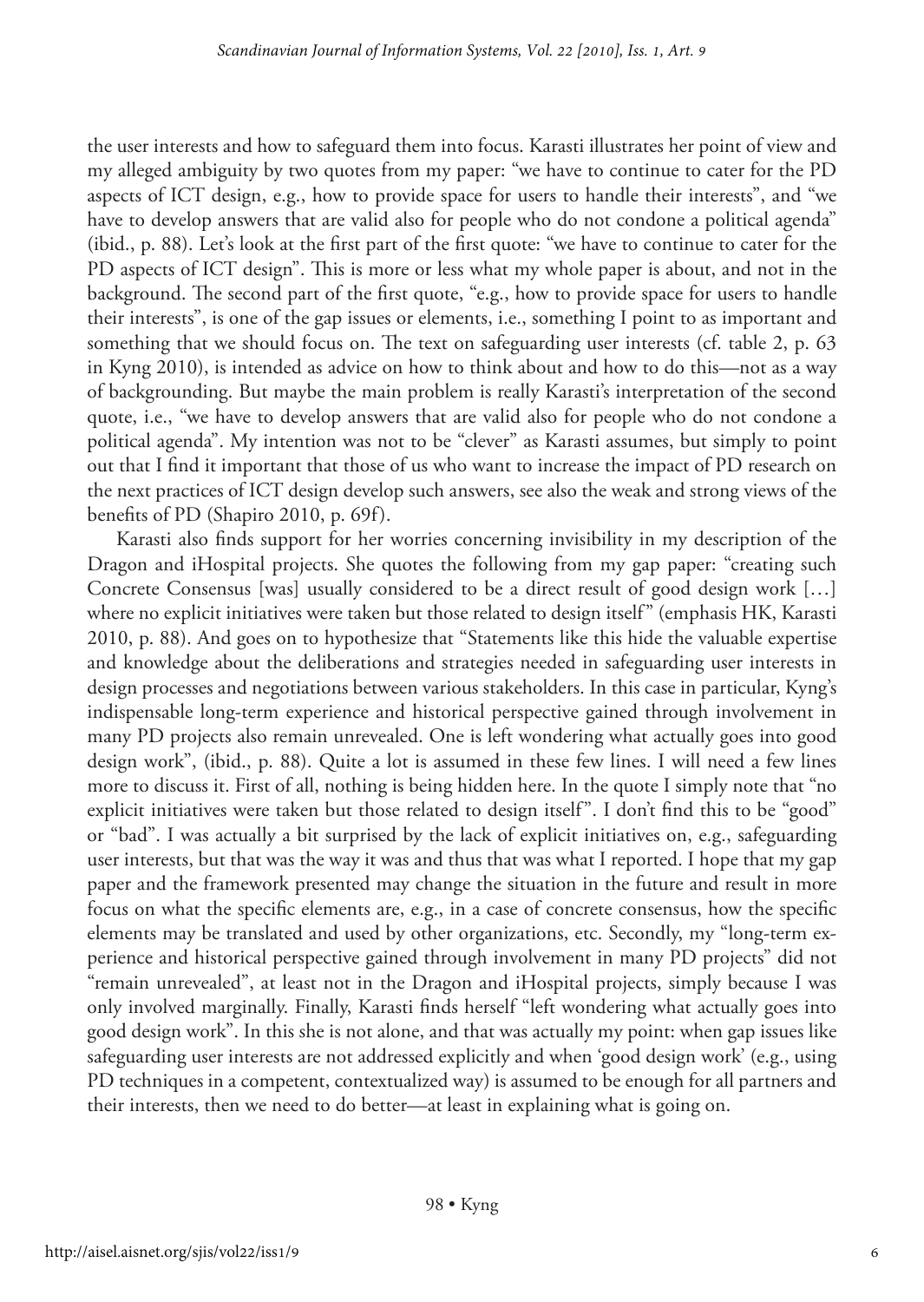#### **6 What will you do – What will I do?**

One of the subheadings in Balka's paper reads (Balka 2010, p. 78): "The lure of ideals and ideals as an end in themselves". Under that heading she warns that democratic processes are not enough, we have to look also at the outcomes of those processes. I agree, and I find the recommendation in line with the ideas brought forward in my gap paper, i.e., more focus on outcomes compared to ideals and techniques. However, reading Balka's commentary as well as the other two, made me think of some of the problems my colleagues and I encountered during our work on the early Scandinavian PD projects, problems that one could label "The lure of ideals". During those early projects the political ideals were at the forefront of our work—and the content of our research was shaped by the needs as they developed in those projects. However, even in those days our professional roots were in the area of computers and design. The political work we did—as part of our job—was based on our competencies in that area, and the results of our work were also—albeit with considerable delay—translated into research papers published in that area. This might sound trivial, but in the often heated debates of those days (1968 wasn't that far away) it was a rather operational way to exclude quite a few proposals for new types of "political action as part of our work". We only engaged in activities, which were justifiable as related to research on computers and design. This, unfortunately, excluded some very interesting proposals for new projects, for example the idea of creating a 'desk top printing' education for typographers in the Nordic countries, based in a travelling educational lab in the form of a large bus equipped with ten to twenty work stations, a laser printer and a scanner. On the other hand, had Pelle Ehn and I, who developed the proposal, really wanted to do this, we could have applied for new funding and quit our university jobs.

A very practical way of investigating how one—e.g., the reader or I—thinks about ideals and 'good PD' is to consider what to teach, e.g., to PhD students doing research in PD compared to a curriculum for master students who want to work as system developers. Teaching the PhD students could be like preparing them for future PD research projects, while teaching future system developers is the challenge I believe that we have to face if we want to seize one of the biggest opportunities for PD research, that is to increase the impact on the next practices of ICT design. Some of my colleagues and I have recently decided to develop three courses of 5 ECTS each for system developers who want to improve their qualifications for working with developing new types of ICT support in the area of health care and care. PD will be a key part of this and the main argument will be along the lines the pragmatic perspective, cf., (Greenbaum 1993) and the so-called strong view (Shapiro 2010, p. 71). But when teaching the courses I will, in my presentation, add that for those who—like myself—want to support democratic ideals, PD is preferable to other types of system development that I know of.

At the same time I'm annoyed that I can't make a few copies of myself and dedicate one of them to work much more with critical self reflection, reflective research, and what we may learn from action research, innovation research, city planning, etc. I hope that this annoyance will grow until I at least take the time to organize one or two workshops where some of us will get a chance to discuss.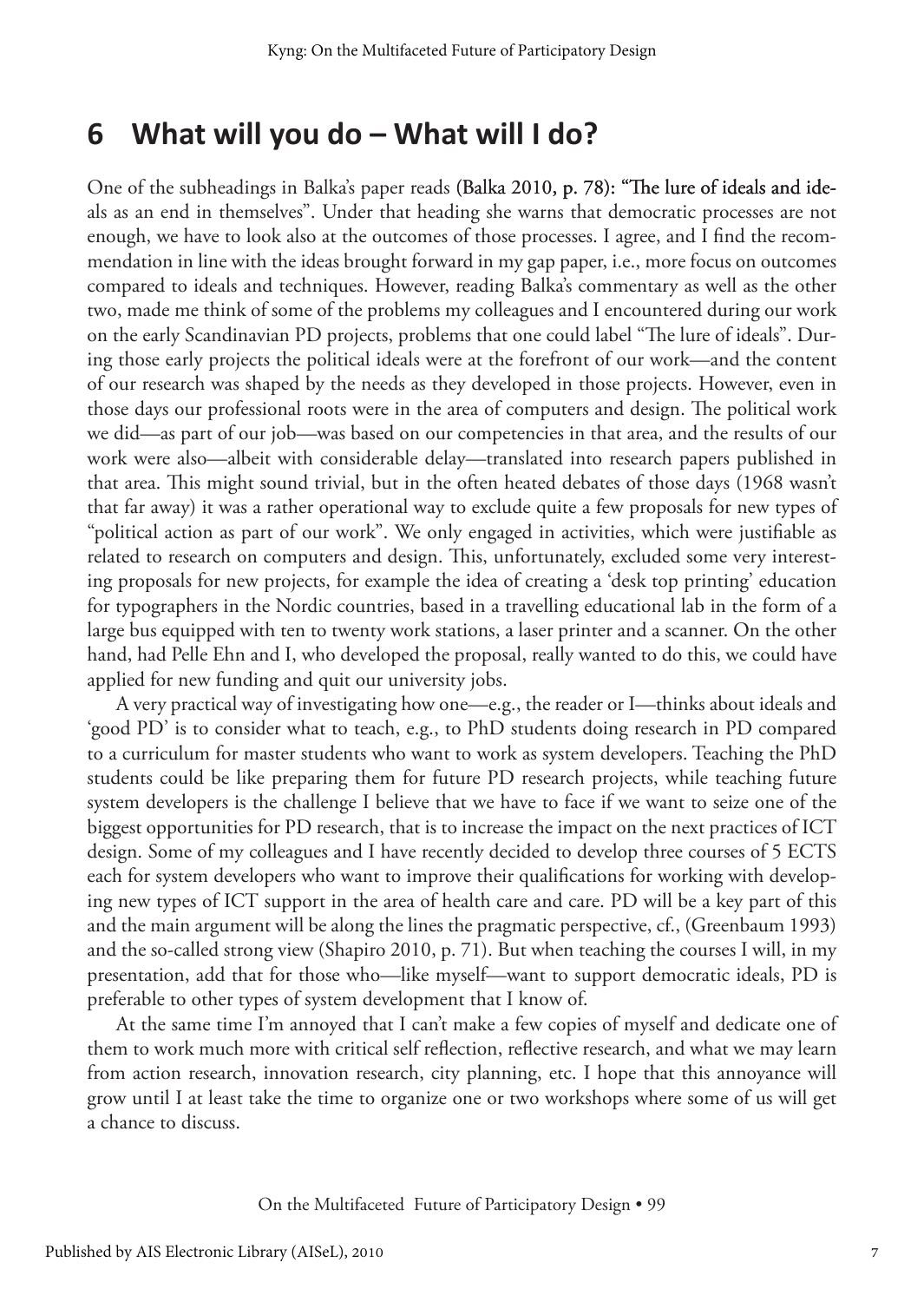# **7 Acknowledgements**

Thanks to the three commentators for taking the interest and the time to write their insightful papers, and to the editor, Samuli Pekkola, for his skilful handling of the writing of the debate section and yet another great editing job.

### **8 Notes**

- 1. I'm not quite sure that Balka is saying this—and I apologize for any misinterpretations.
- 2. Actually (Kyng 2010, p. 52), mentions that several papers discuss the issues, which Karasti does not find belong in the gap.

## **9 References**

- Balka, E., (2010). Broadening Discussion About Participatory Design. *Scandinavian Journal of Information Systems*, (22:1): 77-84.
- Blundell-Jones, P., Petrescu, D., and Till, J., (2005). *Architecture and participation*, Spon Pr.
- Carlson, J., Ehn, P., and Sandberg, A., (1978). Planning and control from the Perspective of Labour: A Short Presentation of the Demos Project. *Accounting Organizations and Society*,  $(3:3-4)$ .
- Clemensen, J., Larsen, S. B., Kyng, M., and Kirkevold, M., (2007). Participatory Design in Health Sciences: Using Cooperative Experimental Methods in Developing Health. *Qualitative Health Research*, (17:1): 122-130.
- Ehn, P., and Kyng, M., (1987). The Collective Resource Approach to Systems Design. In: *Computers and Democracy*, pp. 17-57.
- Greenbaum, J., and Kyng, M. editors, (1991a). *Design at Work: Cooperative design of computer systems*, Lawrence Erlbaum Associates, Mahwah, NJ.
- Greenbaum, J., and Kyng, M., (1991b). Introduction: situated design. In: *Design at Work: Cooperative design of computer systems*, J. Greenbaum and M. Kyng, editors, Lawrence Erlbaum Associates, Mahwah, NJ.
- Greenbaum, J. and Kyng, M., (1993). PD: A Personal Statement. *Communications of the ACM,*  $(36:6): 47.$
- Greenwood, D., and Levin, M., (2000). Reconstructing the relationships between universities and society through action research. In: *Handbook of Qualitative Research*, pp. 85-106.
- von Hippel, E., (2005). *Democratizing Innovation*.
- Holter, I., and Schwartz-Barcott, D., (1993). Action research: what is it? How has it been used and how can it be used in nursing? *Journal of Advanced Nursing*, (18): 298-304.
- Karasti, H., (2010). Taking PD to multiple contexts: Response to Kyng. *Scandinavian Journal of Information Systems*, (22:1): 85-92.